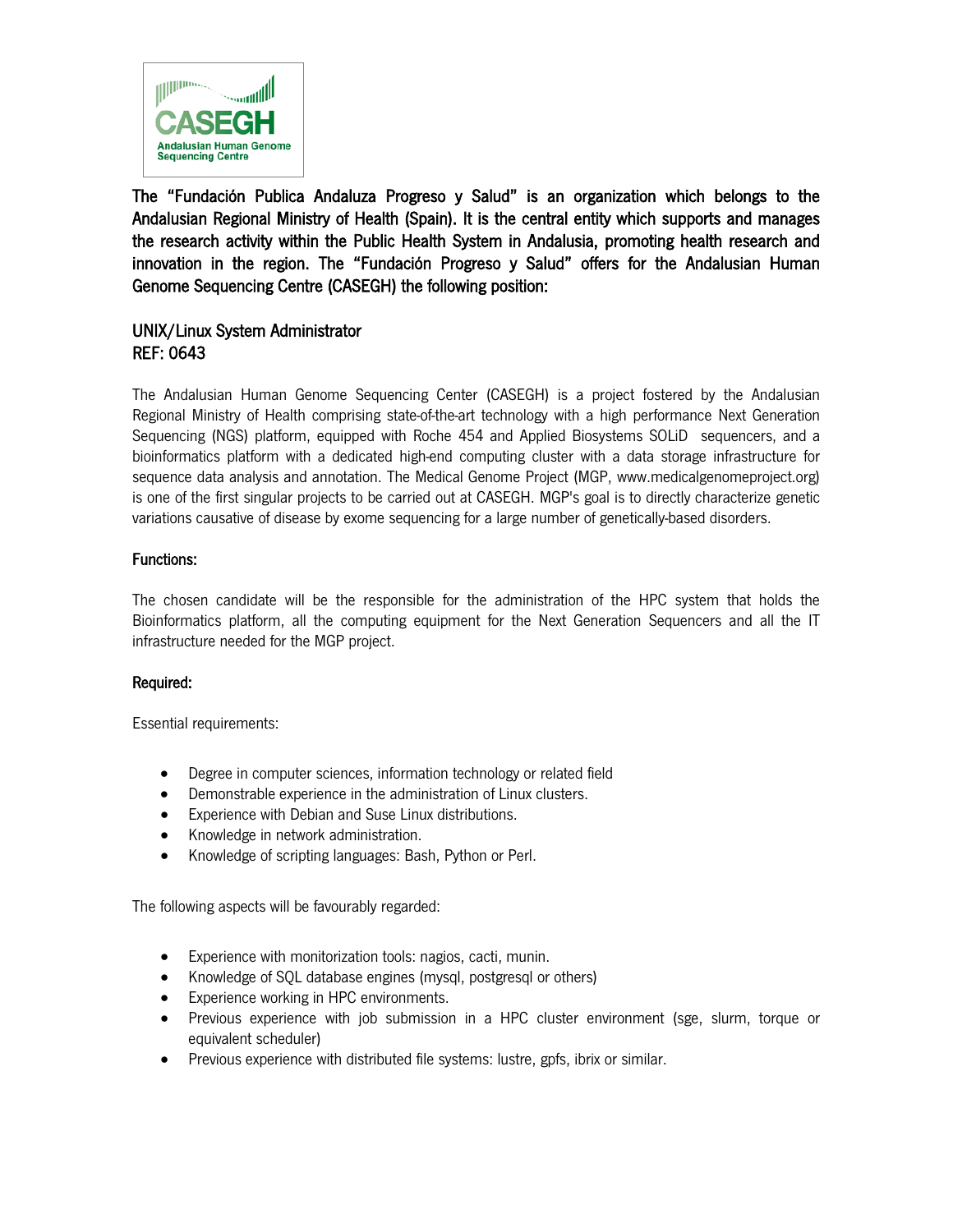

- Experience with programming languages like C or Java
- Knowledge of IT security.
- Technical English applied to IT

We are looking for someone displaying the following characteristics:

- Learning capacity
- Organized and responsible
- Highly proactive
- Team-working capabilities

#### **Publicity**

Information will be disseminated on the following Institution´s Websites:

- Consejeria de Salud. Junta de Andalucía
- Servicio Andaluz de Salud. Junta de Andalucía
- Consejería de Economía, Innovación y Ciencia. Junta de Andalucía
- Madri+d
- Red de Fundaciones Universidad Empresa
- Red de Transferencia de Resultados de Investigación
- Centro de Innovación y Transferencia de Tecnología de Andalucía
- Red Andaluza de Innovación y Tecnología
- OTRIS Andaluzas
- Fundación Española para la Ciencia y la Tecnología
- Consejo Superior de Investigaciones Científicas
- Genoma España
- Andalucía Investiga
- Red de Espacios Tecnológicos de Andalucía
- Red Española de I+D
- Asociación Española de Bioempresa
- Centro Nacional de Biotecnología
- European Molecular Biology Laboratory
- Nature Jobs
- Centro Andaluz de Biología Molecular y Medicina Regenerativa
- Medical Genome Project
- Centro Nacional de Investigaciones Cardiovasculares.
- Centro Nacional de Investigaciones Oncológicas.
- Plataforma Tecnológica de Medicamentos Innovadoras
- Sociedad española de Terapia Génica y Celular